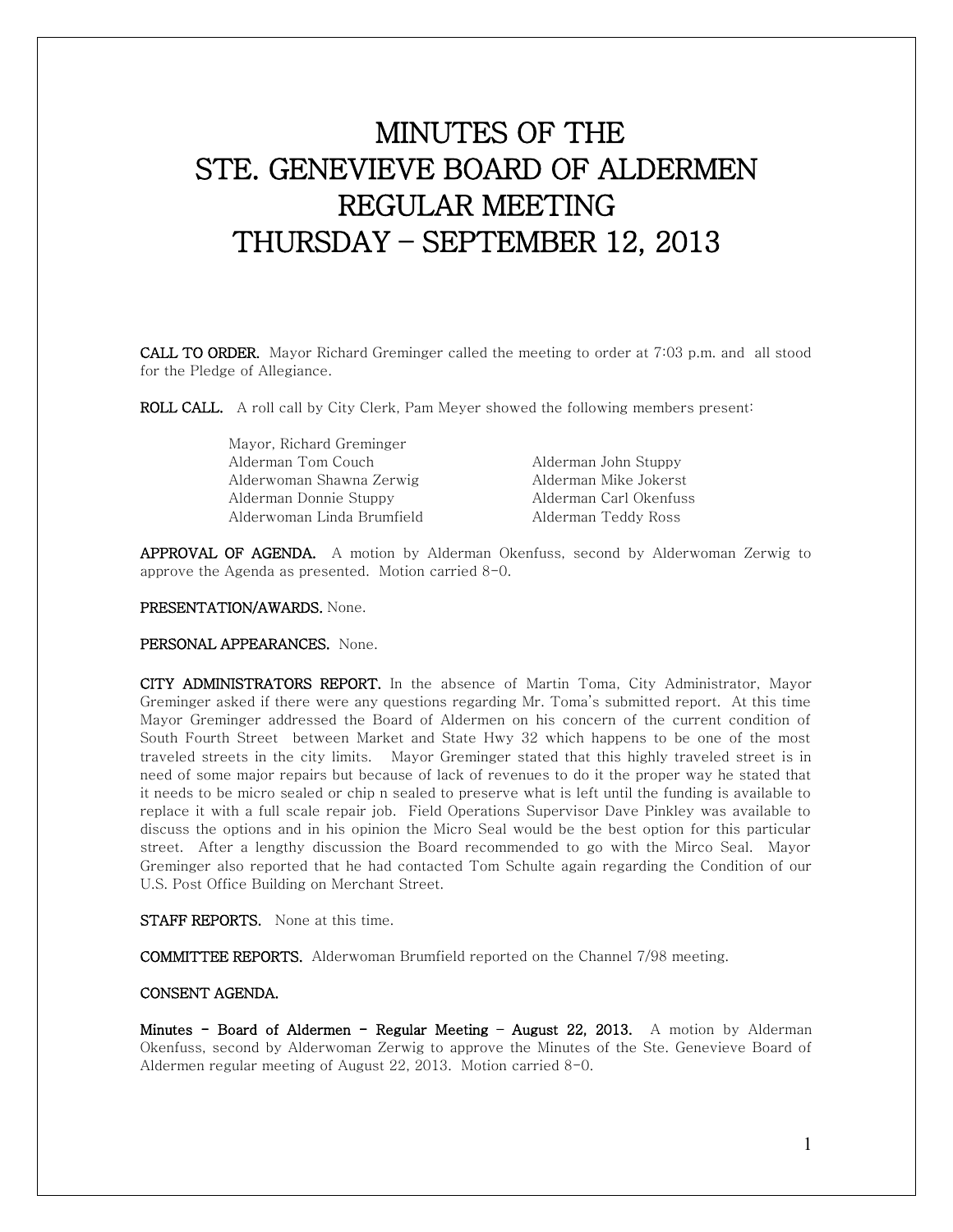#### OLD BUSINESS.

BILL NO. 3937. AN ORDINANCE AUTHORIZING THE MAYOR TO EXECUTE A QUIT CLAIM DEED FROM THE CITY OF STE. GENEVIEVE, MISSOURI TO THE STE. GENEVIEVE COUNTY CATHOLIC CHURCH REAL ESTATE CORPORATION, INCLUDING THE GRANTING OF EASEMENTS **PROVIDED THEREIN. 2<sup>nd</sup> Reading.** A motion by Alderman Jokerst, second by Alderwoman Zerwig, Bill No. 3937 was placed on its second and final reading, read by title only, considered and passed by a roll call vote as follows: Ayes: Alderman Okenfuss, Alderman Donnie Stuppy, Alderwoman Brumfield, Alderman Ross, Alderwoman Zerwig, Alderman Couch, Alderman John Stuppy and Alderman Jokerst. Nays: None Motion carried 8-0. Thereupon Bill No. 3937 was declared Ordinance No. 3878 signed by the Mayor and attested by the City Clerk.

BILL NO. 3938. AN ORDINANCE AUTHORIZING THE CITY OF STE. GENEVIEVE, MISSOURI TO ACCEPT A QUIT CLAIM DEED FROM THE STE. GENEVIEVE COUNTY CATHOLIC CHURCH REAL ESTATE CORPORATION. 2<sup>nd</sup> Reading. A motion by Alderwoman Zerwig, second by Alderman D. Stuppy, Bill No. 3938 was placed on its second and final reading, read by title only, considered and passed by a roll call vote as follows: Ayes: Alderman Okenfuss, Alderman Donnie Stuppy, Alderwoman Brumfield, Alderman Ross, Alderwoman Zerwig, Alderman Couch, Alderman John Stuppy and Alderman Jokerst. Nays: None Motion carried 8-0. Thereupon Bill No. 3938 was declared Ordinance No. 3879 signed by the Mayor and attested by the City Clerk.

BILL NO. 3939. AN ORDINANCE TO CREATE "THE INMATE SECURITY FUND". 2<sup>nd</sup> **Reading.** A motion by Alderwoman Zerwig, second by Alderman Couch, Bill No. 3939 was placed on its second and final reading, read by title only, considered and passed by a roll call vote as follows: Ayes: Alderman Okenfuss, Alderman Donnie Stuppy, Alderwoman Brumfield, Alderman Ross, Alderwoman Zerwig, Alderman Couch, and Alderman Jokerst. Nays: Alderman John Stuppy Motion carried 7-1. Thereupon Bill No. 3939 was declared Ordinance No. 3880 signed by the Mayor and attested by the City Clerk.

#### NEW BUSINESS.

BILL NO. 3940. AN ORDINANCE APPROVING A MEMORANDUM OF AGREEMENT WITH ALLIANCE WATER RESOURCES, INC., A MISSOURI CORPORATION TO MODIFY THE INITIAL PROFESSIONAL SERVICE AGREEMENT DATED AUGUST 12, 2010. 1<sup>st</sup> Reading. A motion by Alderwoman Zerwig, second by Alderman Okenfuss, Bill No. 3940 was placed on its first reading, read by title only, considered and passed with an 8-0 vote of the Board of Aldermen.

BILL NO. 3941. AN ORDINANCE APPROVING A BUDGET AMENDMENT TO THE CITY OF STE. GENEVIEVE FISCAL YEAR 2013 BUDGET RELATING TO THE FEDERAL LEVEE FUND #45. 1<sup>st</sup> Reading. A motion by Alderman Couch, second by Alderman Okenfuss, Bill No. 3941 was placed on its first reading, read by title only, considered and passed with an 8-0 vote of the Board of Aldermen.

BILL NO. 3942. AN ORDINANCE APPROVING THE BUDGET FOR THE CITY OF STE. GENEVIEVE FOR FISCAL YEAR 2014. 1<sup>st</sup> Reading. A motion by Alderman Okenfuss, second by Alderwoman Brumfield, Bill No. 3942 was placed on its first reading, read by title only, considered and passed with an 8-0 vote of the Board of Aldermen.

#### PUBLIC COMMENTS – None.